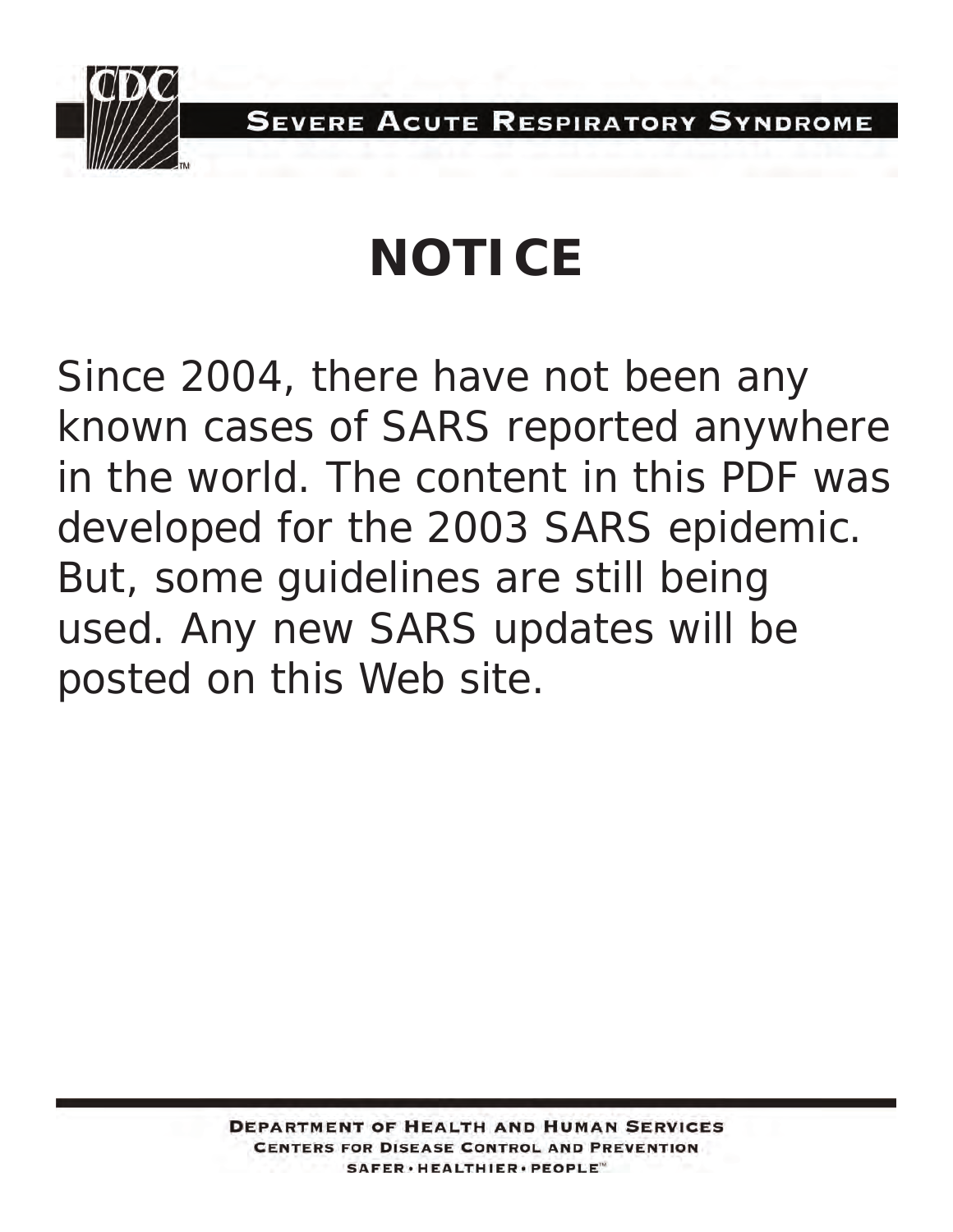

**SEVERE ACUTE RESPIRATORY SYNDROME** 

# **GUIDANCE AND RECOMMENDATIONS**

# **Clinical Guidance on the Identification and Evaluation of Possible SARS-CoV Disease among Persons Presenting with Community-Acquired Illness Version 2**

This document provides guidance on the clinical evaluation and management of patients who present from the community with fever and/or respiratory illnesses. The material in this document supplements the information provided in *Public Health Guidance for Community-Level Preparedness and Response to Severe Acute Respiratory Syndrome (SARS),* available at: <http://www.cdc.gov/ncidod/sars/guidance/index.htm>.

# **Summary of Changes in Version 2**

This updated version of the clinical guidance clarifies that, in a setting of ongoing SARS-CoV transmission in a facility or community, the presence of either fever *or lower* respiratory symptoms should prompt further evaluation for SARS-CoV disease. In addition, in accordance with the new SARS case definition, when persons have a high risk of exposure to SARS-CoV (e.g., persons previously identified through contact tracing or self-identified as close contacts of a laboratory-confirmed case of SARS-CoV disease; persons who are epidemiologically linked to a laboratory-confirmed case of SARS-CoV disease), the clinical screening criteria should be expanded to include, in addition to fever or lower respiratory symptoms, the presence of other early symptoms of SARS-CoV disease.

# **I. Introduction**

Severe acute respiratory syndrome (SARS) is a recently recognized febrile severe lower respiratory illness that is caused by infection with a novel coronavirus, SARS-associated coronavirus (SARS-CoV). During the winter of 2002 through the spring of 2003, WHO received reports of >8,000 SARS cases and nearly 800 deaths. No one knows if SARS-CoV transmission will recur, but it is important to be prepared for that possibility. Early recognition of cases and application of appropriate infection control measures will be critical in controlling future outbreaks.

Many studies have been undertaken or are underway to evaluate whether there are specific laboratory and/or clinical parameters that can distinguish SARS-CoV disease from other febrile respiratory illnesses. Researchers are also working on the development of laboratory tests to improve diagnostic capabilities for SARS-CoV and other respiratory pathogens. To date, however, no specific clinical or laboratory findings can distinguish with certainty SARS-CoV disease from other respiratory illnesses rapidly enough to inform management decisions that must be made soon after the patient presents to the healthcare system. Therefore, **early clinical recognition of SARS-CoV disease still relies on a combination of clinical and epidemiologic features.** 

> **DEPARTMENT OF HEALTH AND HUMAN SERVICES CENTERS FOR DISEASE CONTROL AND PREVENTION** SAFER · HEALTHIER · PEOPLE"

January 8, 2004 **Page 1 of 12**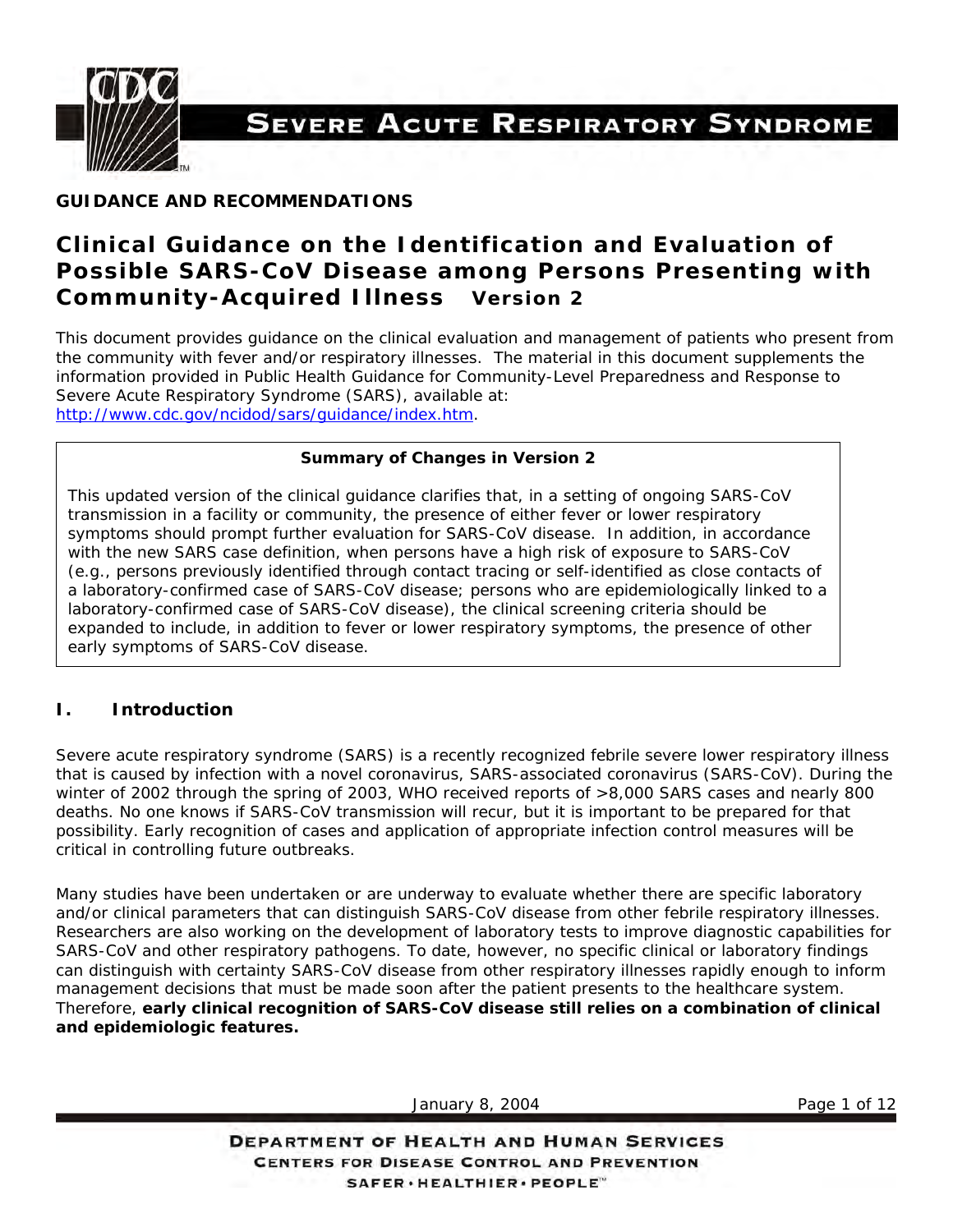(continued from previous page)

#### **Key Concepts**

- The vast majority of patients with SARS-CoV disease 1) have a clear history of exposure either to a SARS patient(s) or to a setting in which SARS-CoV transmission is occurring, and 2) develop pneumonia.
- Laboratory tests are helpful but do not reliably detect infection early in the illness.

# **II. Identification of Potential Cases of SARS-CoV Disease**

The diagnosis of SARS-CoV disease and the implementation of control measures should be based on the risk of exposure. In the absence of any person-to-person transmission of SARS-CoV worldwide, the overall likelihood that a patient being evaluated for fever or respiratory illness has SARS-CoV disease will be exceedingly low unless there are both typical clinical findings and some accompanying epidemiologic evidence that raises the suspicion of exposure to SARS-CoV. Therefore, one approach in this setting would be to consider the diagnosis only for patients who require hospitalization for unexplained pneumonia and who have an epidemiologic history that raises the suspicion of exposure, such as recent travel to a previously SARS-affected area (or close contact with an ill person with such a travel history), employment as a healthcare worker with direct patient contact or as a worker in a laboratory that contains live SARS-CoV, or an epidemiologic link to a cluster of cases of unexplained pneumonia. Once person-to-person SARS-CoV transmission has been documented anywhere in the world, the positive predictive value of even early clinical symptoms (e.g., fever or lower respiratory symptoms in the absence of pneumonia), while still low, may be sufficiently high -- when combined with an epidemiologic link to settings in which SARS-CoV has been documented -- to lead clinicians to consider a diagnosis of SARS-CoV disease.

In that context, the guidance that follows should be considered in the evaluation and management of patients who present from the community with fever or lower respiratory illnesses. For more detailed guidance on infection control, see Supplement I in *Public Health Guidance for Community-Level Preparedness and Response to Severe Acute Respiratory Syndrome (SARS)*: <http://www.cdc.gov/ncidod/sars/guidance/index.htm>.

January 8, 2004 **Page 2 of 12**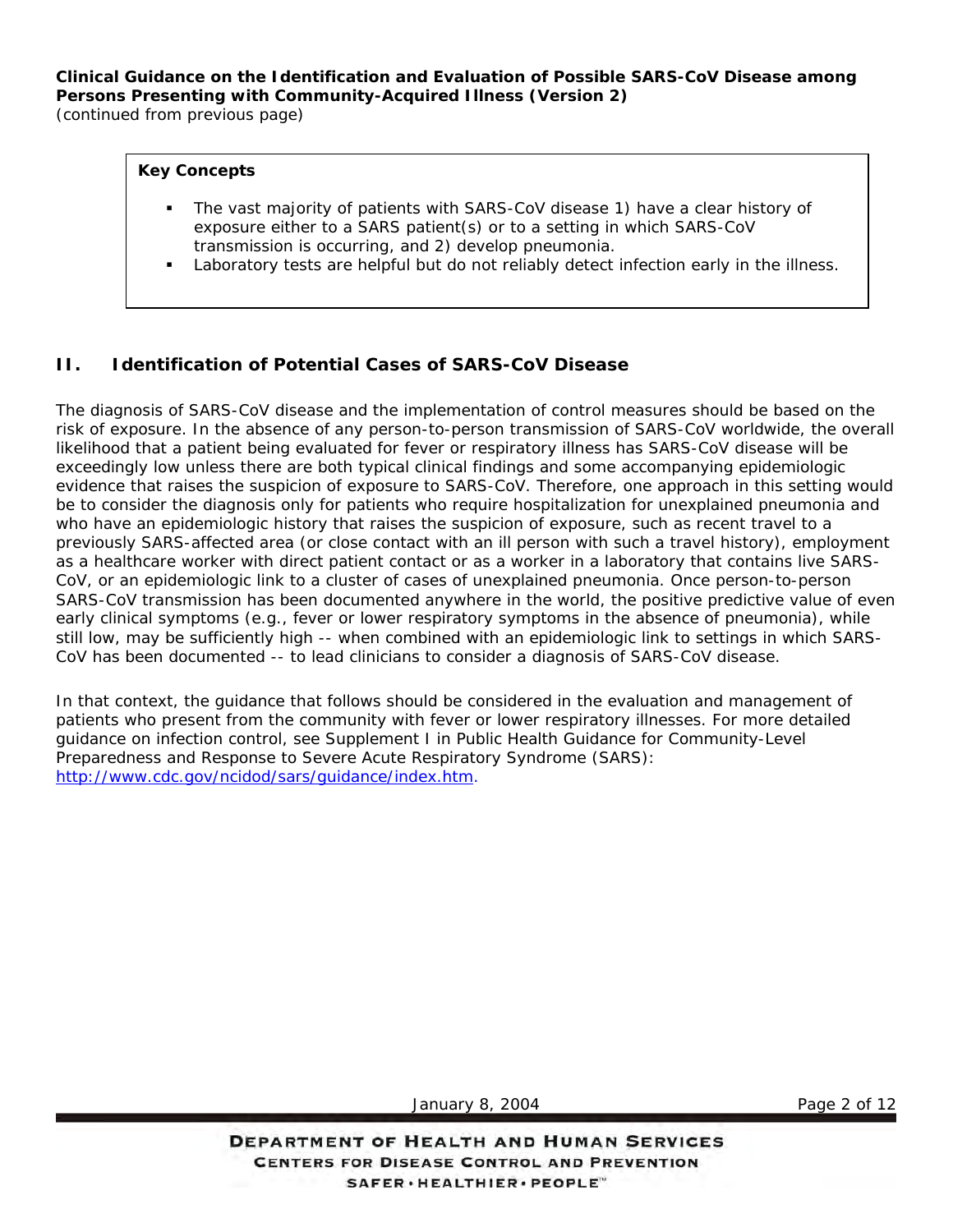# **III. Guidelines for Evaluation of SARS-CoV Disease among Persons Presenting with Community-Acquired Illness (Figures 1 and 2)**

The following is an approach for the evaluation of possible SARS-CoV disease among persons presenting with community-acquired illness. As part of the evaluation, in addition to identification of suggestive clinical features, clinicians should routinely incorporate into the medical history questions that may provide epidemiologic clues to identify patients with SARS-CoV disease.

# **Diagnosis of SARS-CoV Disease**

**In the absence of person-to-person transmission of SARS-CoV anywhere in the world, the diagnosis of SARS-CoV disease should be considered only** in patients who require hospitalization for radiographically confirmed pneumonia and who have an epidemiologic history that raises the suspicion of SARS-CoV disease. The suspicion for SARS-CoV disease is raised if, within 10 days of symptom onset, the patient:

- Has a history of recent travel to mainland China, Hong Kong, or Taiwan (see Figure 1, footnote 3) or close contact<sup>1</sup> with ill persons with a history of recent travel to such areas, OR
- Is employed in an occupation at particular risk for SARS-CoV exposure, including a healthcare worker with direct patient contact or a worker in a laboratory that contains live SARS-CoV, OR
- Is part of a cluster of cases of atypical pneumonia without an alternative diagnosis

Persons with such a clinical and exposure history should be evaluated according to the algorithm in **Figure 1.** 

**Once person-to-person transmission of SARS-CoV has been documented in the world, the diagnosis should still be considered** in patients who require hospitalization for pneumonia and who have the epidemiologic history described above. In addition, all patients with fever or lower respiratory symptoms (e.g., cough, shortness of breath, difficulty breathing) should be questioned about whether within 10 days of symptom onset they have had:

Close contact with someone suspected of having SARS-CoV disease, OR

**\_\_\_\_\_**

- A history of foreign travel (or close contact with an ill person with a history of travel) to a location with documented or suspected SARS-CoV, OR
- Exposure to a domestic location with documented or suspected SARS-CoV (including a laboratory that contains live SARS-CoV), or close contact with an ill person with such an exposure history.

Persons with such an exposure history should be evaluated for SARS-CoV disease according to the algorithm in **Figure 2.** 

January 8, 2004 **Page 3 of 12** 

 $1$  Close contact: A person who has cared for or lived with a person with SARS-CoV disease or had a high likelihood of direct contact with respiratory secretions and/or body fluids of a person with SARS-CoV disease. Examples of close contact include kissing or hugging, sharing eating or drinking utensils, talking within 3 feet, and direct touching. Close contact does not include activities such as walking by a person or briefly sitting across a waiting room or office.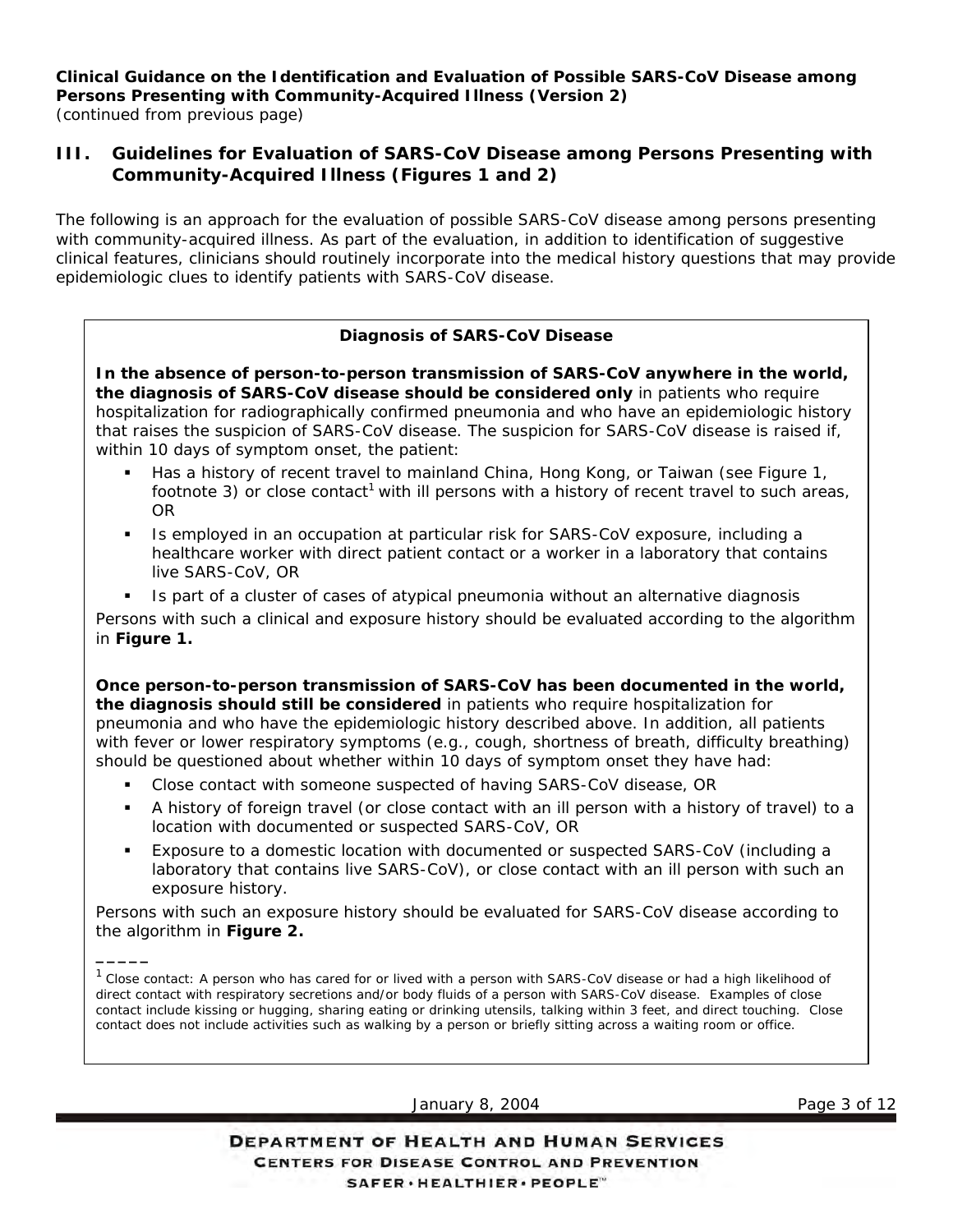(continued from previous page)

# **IV. Additional Considerations**

In some settings, early recognition of SARS-CoV disease may require additional measures. The following guidance is provided to assist in the evaluation of patients in settings or with characteristics not detailed/outlined in Figures 1 and 2. These include SARS outbreaks in the surrounding community, management of patients who become ill while already in the hospital, workers from laboratories that contain live SARS-CoV, pediatric patients, the elderly, and persons with chronic underlying diseases.

# **A. Additional epidemiologic risk factors to consider in community outbreak settings**

The risk factors that should trigger suspicion for SARS-CoV disease may vary depending on the level of SARS-CoV transmission occurring in the community. Specifically, as outbreaks become more widespread, the types of epidemiologic characteristics that are considered as risk factors for SARS-CoV disease should be broadened appropriately. Two examples are given below.

- 1. Evaluating patients in the midst of a community outbreak in which more extensive secondary transmission of SARS-CoV is occurring **in well-defined settings with all cases linked to other cases (e.g., an outbreak in a local hospital)** 
	- **Continue the activities for evaluation of persons with 'fever and/or lower respiratory illness' outlined in Figure 2, but in addition:**
	- **Consider the diagnosis of SARS-CoV disease** among *all* persons with radiographic evidence of pneumonia (*even if not requiring hospitalization*) if they:
		- o Have had exposure to hospitals in the 10 days before onset of symptoms (e.g., patient, visitor, or staff), *or*
		- o Are employed in an occupation at particular risk for SARS-CoV exposure, including a healthcare worker with *or without* direct patient contact or a worker in a clinical or research virology laboratory, *or*
		- o Have close contact with a patient with documented pneumonia.
- 2. Evaluating patients in the midst of a community outbreak in which transmission is widespread and epidemiologic linkages between cases are not well defined
	- Since epidemiologic links to persons with SARS-CoV disease may not be identifiable at this point, SARS-CoV disease should be considered in any patient presenting with fever or lower respiratory illness, even in the absence of known epidemiologic risk factors.

#### **B. Persons with a high risk of exposure**

For persons with a high risk of exposure to SARS-CoV (e.g., persons previously identified through contact tracing as close contacts of a laboratory-confirmed case of SARS-CoV disease; persons who are epidemiologically linked to a laboratory-confirmed case of SARS-CoV disease), symptoms that should trigger the clinical algorithm should be expanded to include the presence of any of the following: sore throat, rhinorrhea, chills, rigors, myalgia, headache, diarrhea. For more details on the clinical features of SARS-CoV disease, see Figure 2, footnote 1.

January 8, 2004 **Page 4 of 12**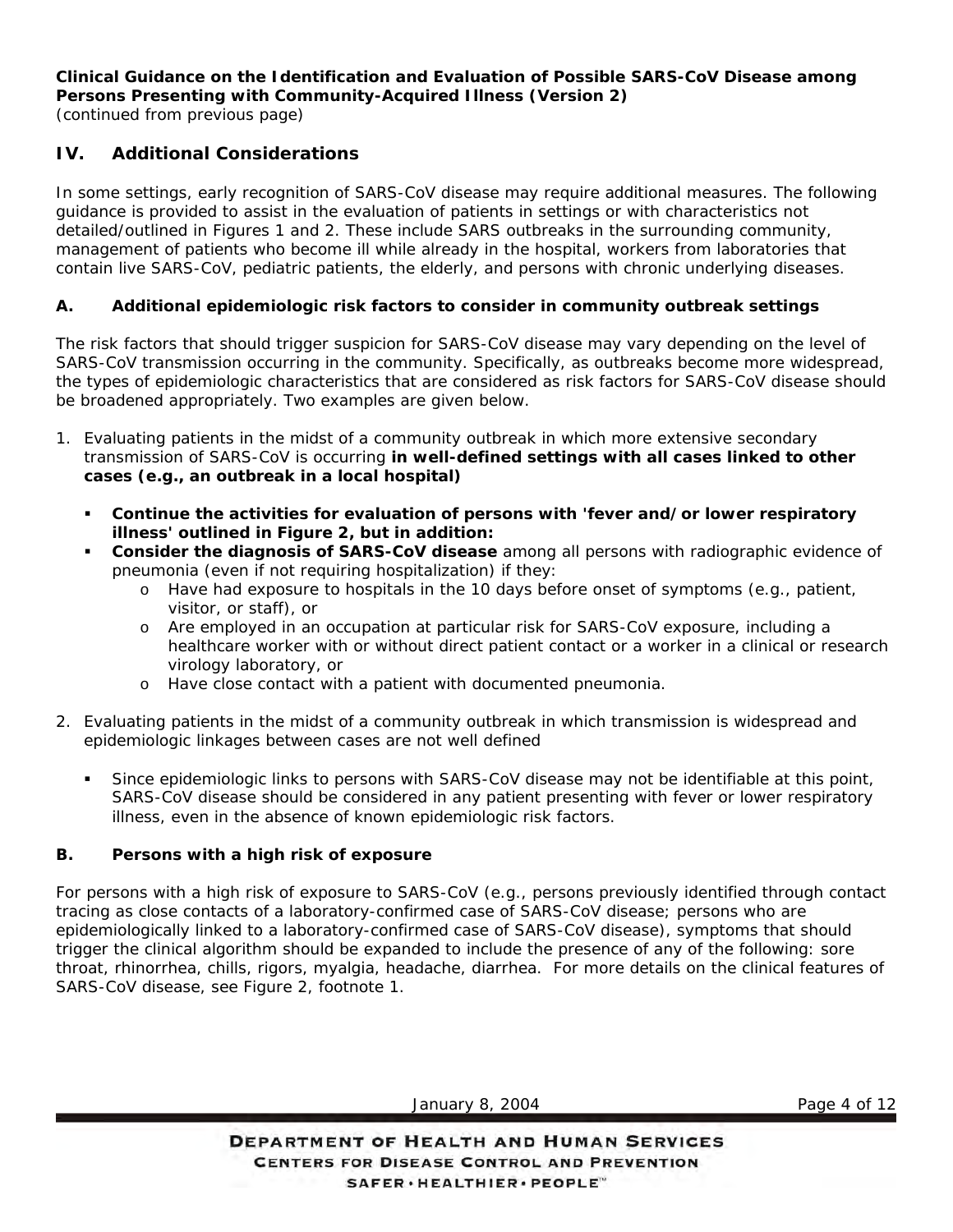(continued from previous page)

# **C. Management of patients who acquire illness while in the hospital**

This document focuses on the evaluation and management of patients who present from the community, although many of the same principles apply to hospitalized patients who develop nosocomial fever or lower respiratory symptoms. The diagnosis of nosocomial SARS-CoV disease may be particularly challenging, however, since many inpatients may have other reasons for developing nosocomial fever, lower respiratory symptoms, and pneumonia. Therefore, in hospitals known to have or suspected of having patients with SARS-CoV disease, clinicians and public health officials must be particularly vigilant about evaluating fever and respiratory illnesses among inpatients. Additional guidance on when to apply Figure 2 in the evaluation of patients who develop fever and/or respiratory illness while hospitalized is provided in Supplement C, *Public Health Guidance for Community-Level Preparedness and Response to Severe Acute Respiratory Syndrome (SARS)*: [http://www.cdc.gov/ncidod/sars/guidance/index.htm.](http://www.cdc.gov/ncidod/sars/guidance/index.htm)

# **D. Laboratory workers**

Breaks in technique in laboratories that contain live SARS-CoV can result in laboratory-acquired cases of SARS-CoV disease. Personnel working in laboratories that contain live SARS-CoV should report any febrile and/or lower respiratory illnesses to the supervisor, be evaluated for possible exposures, and be closely monitored for clinical features and course of illness. If laboratory workers with fever and/or lower respiratory illness are found to have an exposure to SARS-CoV, they should be managed according to the guidance in Figure 2. In addition, in an exposed laboratory worker, symptoms that should trigger the clinical algorithm in Figure 2 should be expanded to include the presence of any of the following: sore throat, rhinorrhea, chills, rigors, myalgia, headache, diarrhea (see Figure 2, footnote 1, for more information). Detailed information for persons who work in laboratories that contain live SARS-CoV is provided in Supplement F, *Public Health Guidance for Community-Level Preparedness and Response to Severe Acute Respiratory Syndrome (SARS)*, <http://www.cdc.gov/ncidod/sars/guidance/index.htm>.

# **E. Considerations for the pediatric population**

The document does not specifically address the evaluation and management of infants and children. Much less is known about SARS-CoV disease in pediatric patients than in adults. During the 2003 outbreaks, infants and children accounted for only a small percentage of patients and had much milder disease with better outcome. Their role in transmission is not well described but is likely much less significant than the role of adults. Taking these factors into account, the following guidance may change as more information becomes available on SARS-CoV disease in the pediatric population:

- In the absence of person-to-person SARS-CoV transmission in the world, evaluation and management for possible SARS-CoV disease should be considered only for adults, unless special circumstances make the clinician and health department consider a child to be of potentially high risk for having SARS-CoV disease.
- In the presence of person-to-person SARS-CoV transmission in the world, the evaluation algorithm established for adults can be used in children with the following caveats:
	- o Both the rate of development of radiographically confirmed pneumonia and the timing of development of such radiographic changes in children are unknown.
	- o The positive predictive value of rapid virus antigen detection tests (e.g., RSV) "in season" will be higher in a pediatric population.
	- o Pneumococcal and legionella urinary antigen testing are not recommended for routine diagnostic use in children.

January 8, 2004 **Page 5 of 12**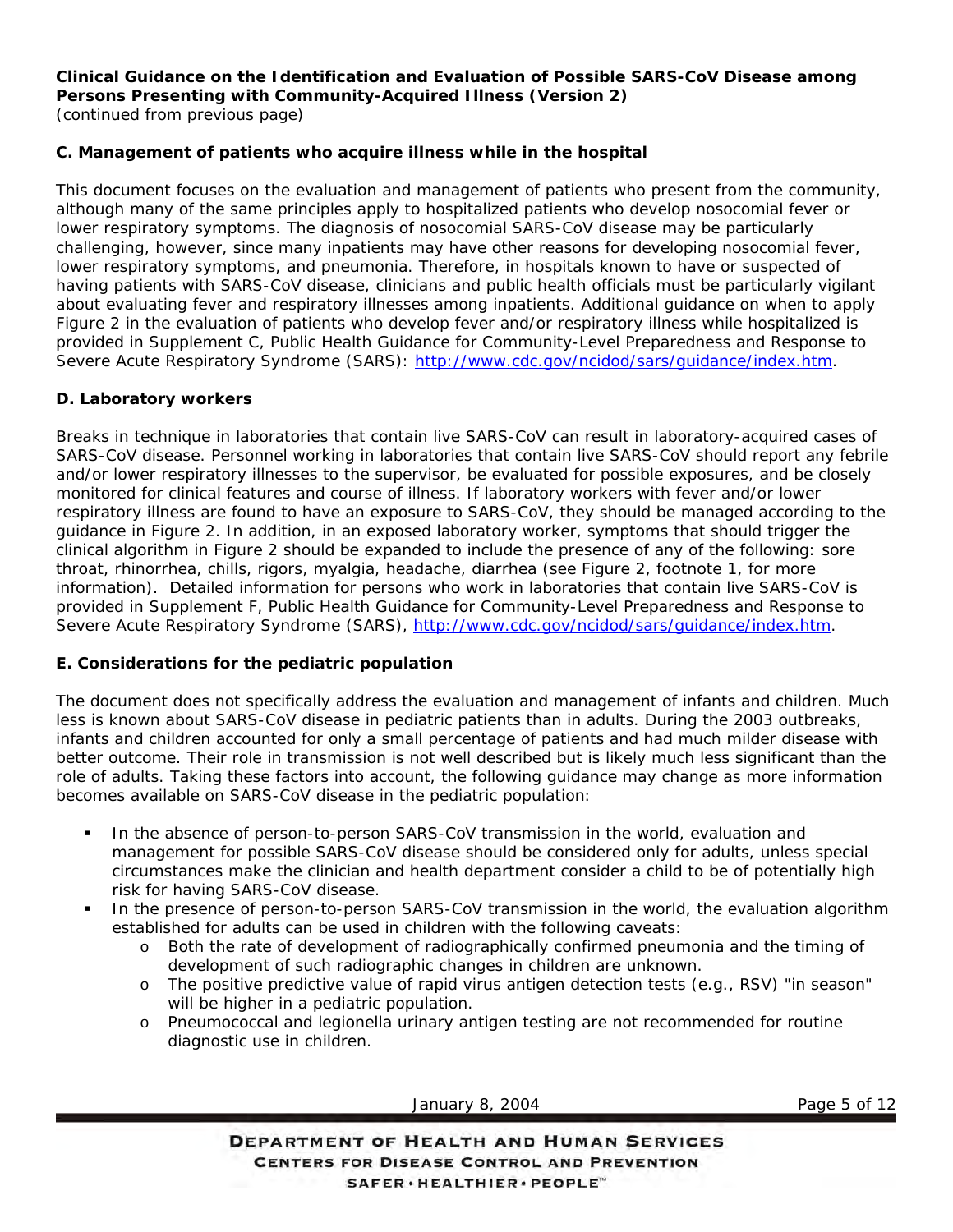#### **F. Elderly persons and patients with underlying chronic illnesses**

Typical symptoms of SARS-CoV disease may not always be present in elderly patients and those with underlying chronic illnesses, such as renal failure. Therefore, the diagnosis should be considered for almost any change in health status, even in the absence of typical clinical features of SARS-CoV disease, when such patients have epidemiologic risk factors for SARS-CoV disease (e.g., close contact with someone suspected to have SARS-CoV disease or exposure to a location [domestic or international] with documented or suspected recent transmission of SARS-CoV).

January 8, 2004 **Page 6 of 12**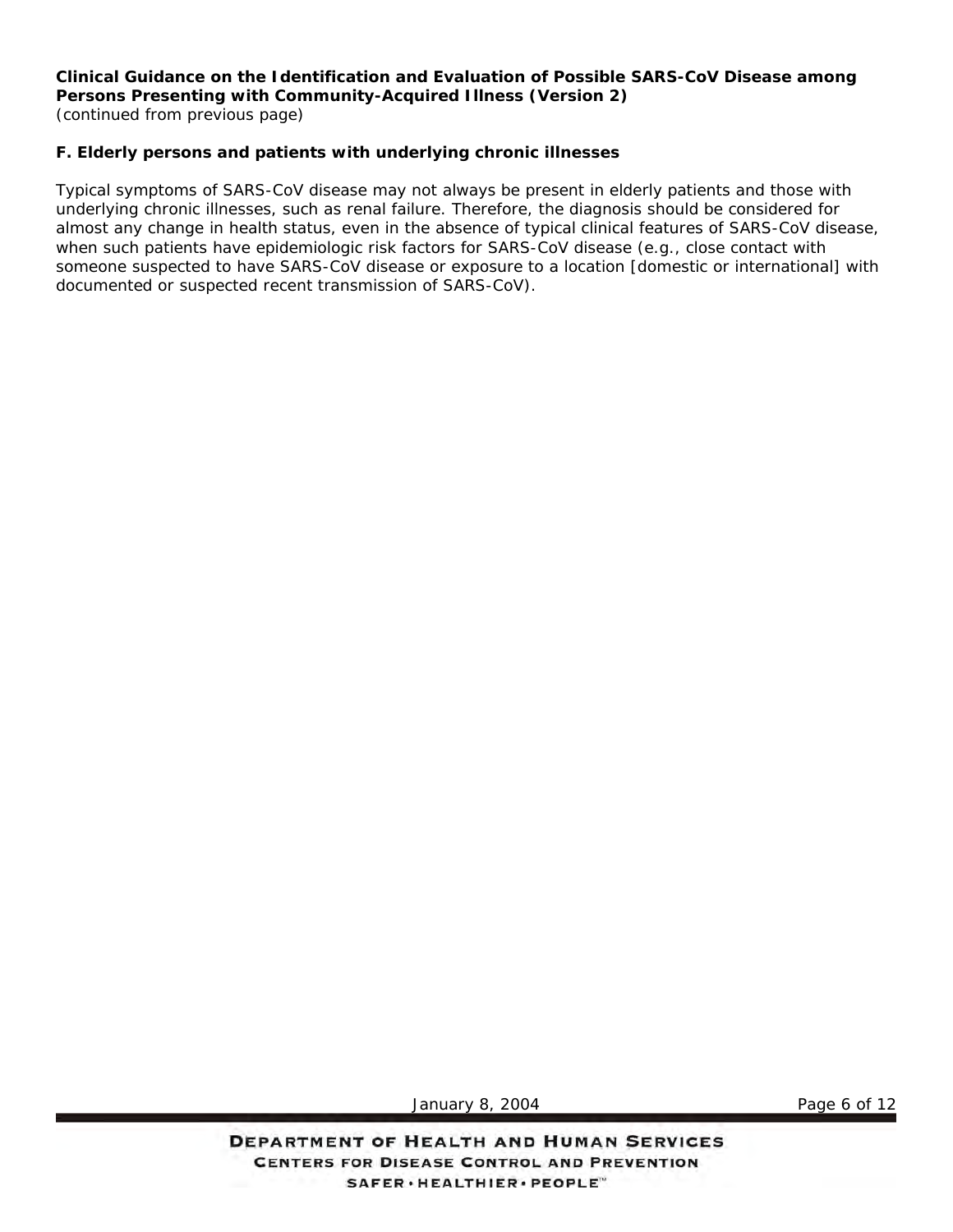(continued from previous page)

**Figure 1: Algorithm for evaluation and management of patients requiring hospitalization for radiographically confirmed pneumonia, in the absence of person-to-person transmission of SARS-CoV in the world** 



January 8, 2004 **Page 7 of 12**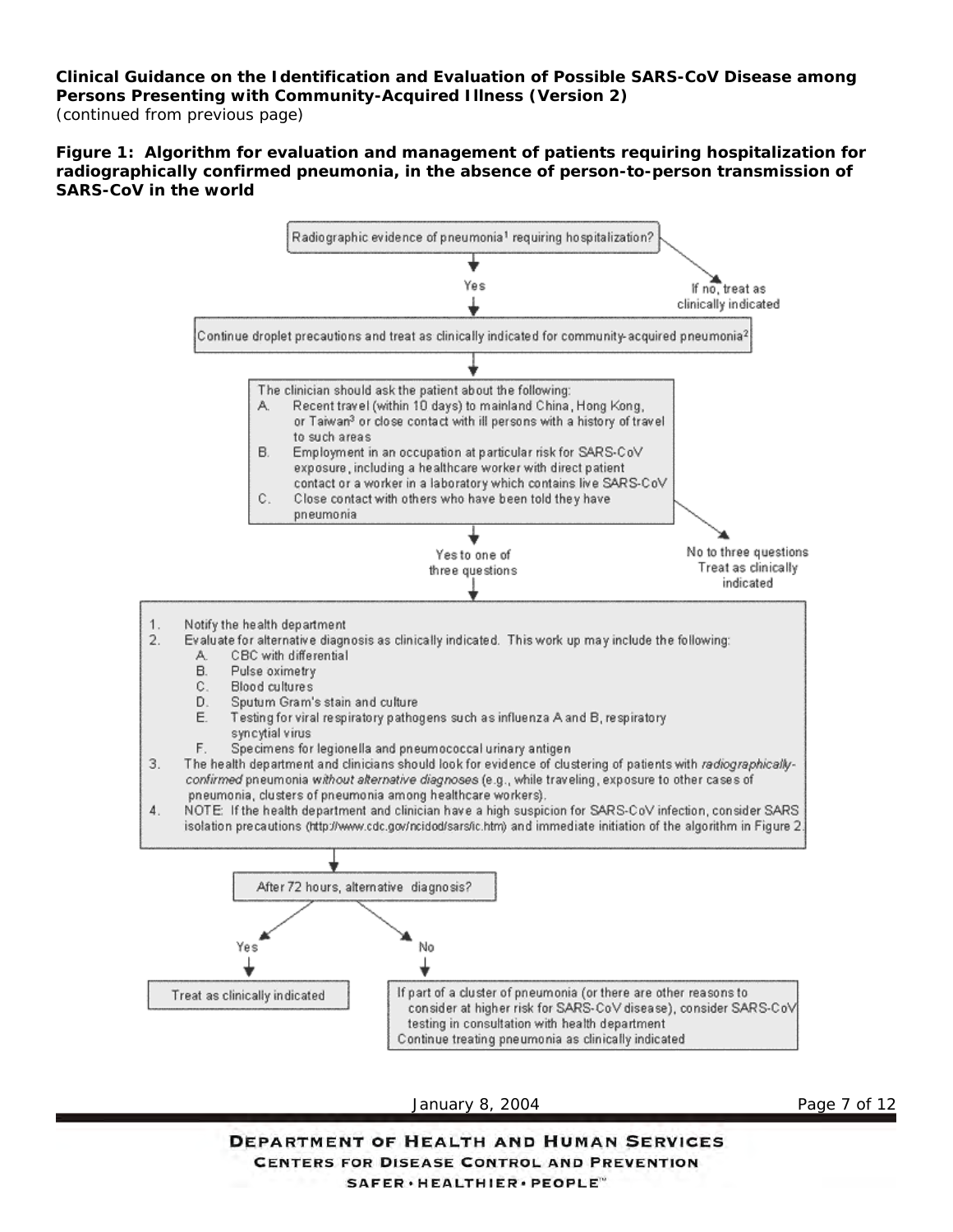#### **FOOTNOTES FOR FIGURE 1**

<sup>1</sup> Or Acute Respiratory Distress Syndrome (ARDS) of unknown etiology

<sup>2</sup> Guidance for the management of community-acquired pneumonia is available from the Infectious Diseases Society of America (IDSA) and can be found at [www.journals.uchicago.edu/IDSA/guidelines/.](http://www.journals.uchicago.edu/IDSA/guidelines/)

<sup>3</sup> The 2003 SARS-CoV outbreak likely originated in mainland China, and neighboring areas such as Taiwan and Hong Kong are thought to be at higher risk due to the high volume of travelers from mainland China. Although less likely, SARS-CoV may also reappear from other previously affected areas. Therefore, clinicians should obtain a complete travel history. If clinicians have concerns about the possibility of SARS-CoV disease in a patient with a history of travel to other previously affected areas (e.g., while traveling abroad, had close contact with another person with pneumonia of unknown etiology or spent time in a hospital in which patients with acute respiratory disease were treated), they should contact the health department.

January 8, 2004 **Page 8 of 12**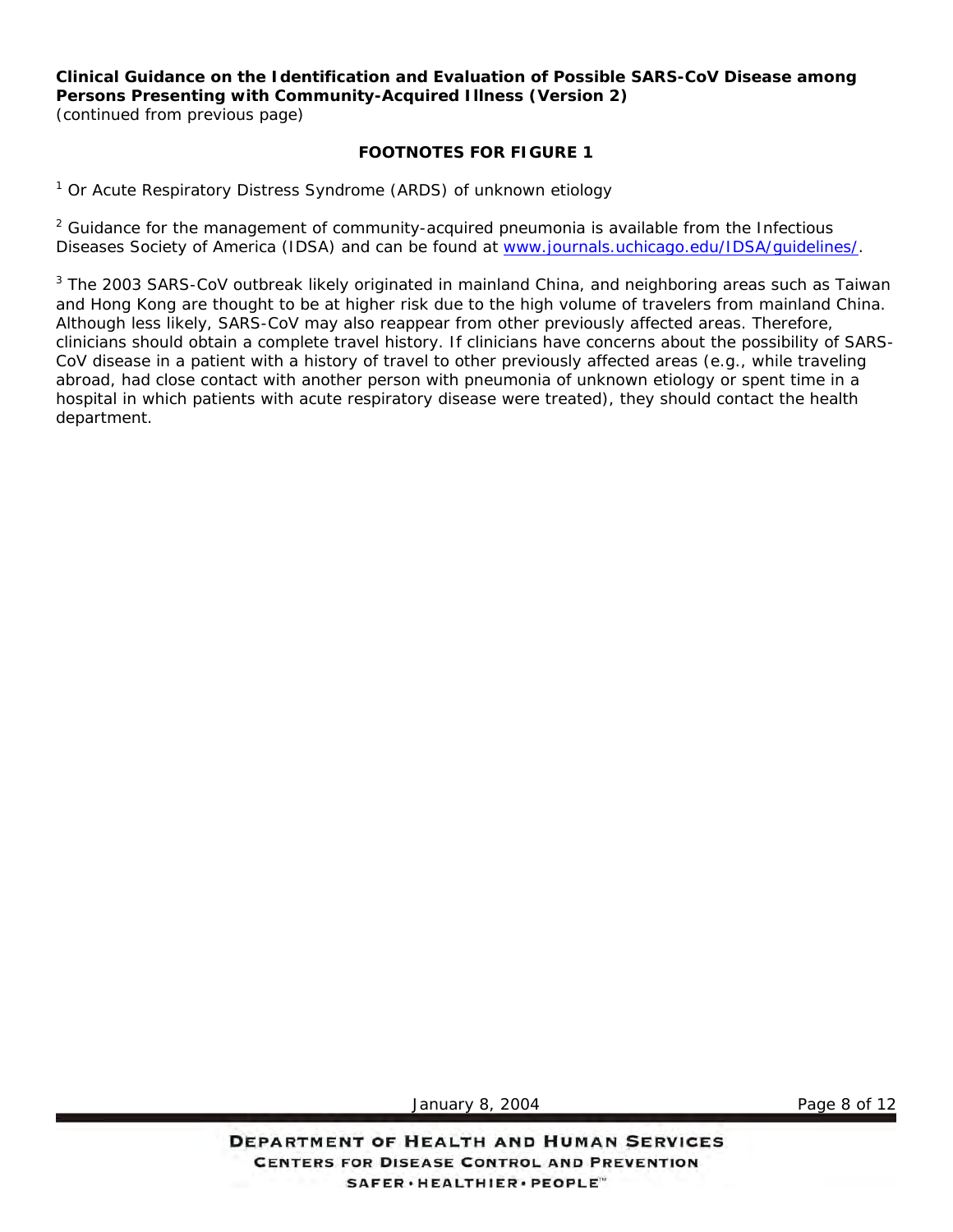**Figure 2: Algorithm for management of patients with fever or lower respiratory symptoms when person-to-person transmission of SARS-CoV is occurring in the world** 



January 8, 2004 **Page 9 of 12**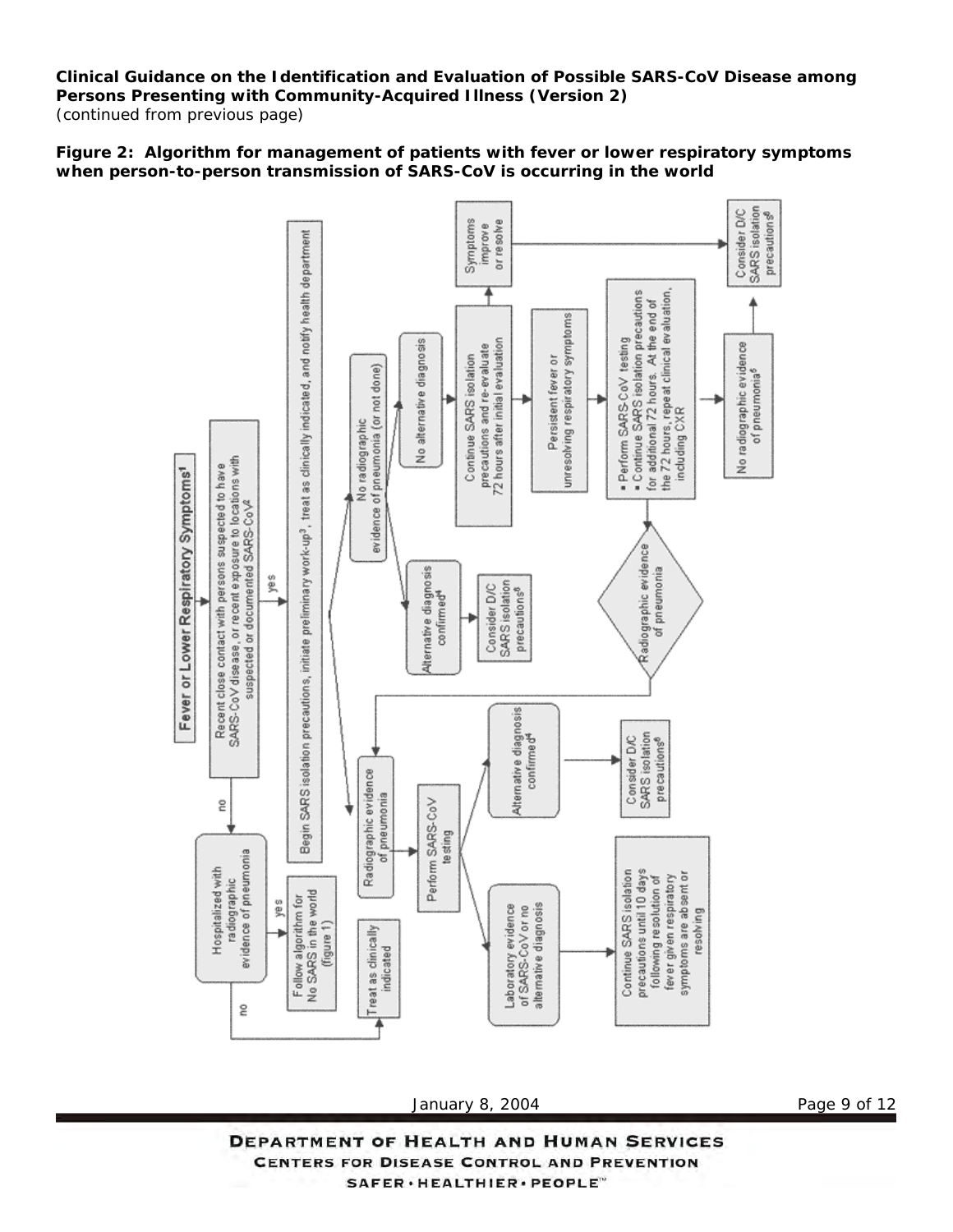(continued from previous page)

#### **FOOTNOTES FOR FIGURE 2:**

#### <sup>1</sup> **Clinical description of SARS-CoV disease and approach to treatment**:

Clinical judgment should be used to determine when symptoms trigger initiation of the algorithm in Figure 2. The early symptoms of SARS-CoV disease usually include fever, chills, rigors, myalgia, and headache. In some patients, myalgia and headache may precede the onset of fever by 12-24 hours. Respiratory symptoms often do not appear until 2-7 days after the onset of illness and most often include shortness of breath and/or dry cough. Diarrhea, sore throat, and rhinorrhea may also be early symptoms of SARS-CoV disease.

In the absence of fever, when screening patients for potential SARS-CoV disease, respiratory symptoms that would trigger the clinical algorithm are generally defined as lower respiratory tract symptoms (e.g., cough, shortness of breath, difficulty breathing). However, when screening patients who have a high risk of exposure to SARS-CoV (e.g., persons previously identified through contact tracing or self-identified as close contacts of a laboratory-confirmed case of SARS-CoV disease; persons who are epidemiologically linked to a laboratory-confirmed case of SARS-CoV disease), symptoms that should trigger the clinical algorithm should be expanded to include any of the following: sore throat, rhinorrhea, chills, rigors, myalgia, headache, diarrhea.

Although not diagnostic, the following laboratory abnormalities have been seen in some patients with laboratory-confirmed SARS-CoV disease:

- Lymphopenia with normal or low white blood cell count
- **Elevated hepatic transaminases**
- **Elevated creatine phosphokinase**
- **Elevated lactate dehydrogenase**
- Elevated C-reactive protein
- Prolonged activated partial thromboplastin time

As of 1 December 2003, no specific treatment recommendations can be made for management of SARS-CoV disease. Empiric therapy for community-acquired pneumonia should include treatment for organisms associated with any community-acquired pneumonia of unclear etiology, including agents with activity against both typical and atypical respiratory pathogens. Treatment choices may be influenced by both the severity of and the circumstances surrounding the illness. Infectious disease consultation is recommended. The Infectious Diseases Society of America has guidelines for the management of community-acquired pneumonia ([www.journals.uchicago.edu/IDSA/guidelines/\)](http://www.journals.uchicago.edu/IDSA/guidelines/).

#### <sup>2</sup> **Exposure history for SARS-CoV, once SARS-CoV transmission is documented in the world:**

*In settings of no or limited local secondary transmission of SARS-CoV*, patients are considered exposed to SARS-CoV if, within 10 days of symptom onset, the patient has:

- Close contact with someone suspected of having SARS-CoV disease, *OR*
- A history of foreign travel (or close contact with an ill person with a history of travel) to a location with documented or suspected SARS-CoV, *OR*
- Exposure to a domestic location with documented or suspected SARS-CoV (including a laboratory that contains live SARS-CoV), or close contact with an ill person with such an exposure history.

*In settings with more extensive transmission*, all patients with fever or lower respiratory symptoms should be evaluated for possible SARS-CoV disease, since the ability to determine epidemiologic links will be lost.

January 8, 2004 **Page 10 of 12**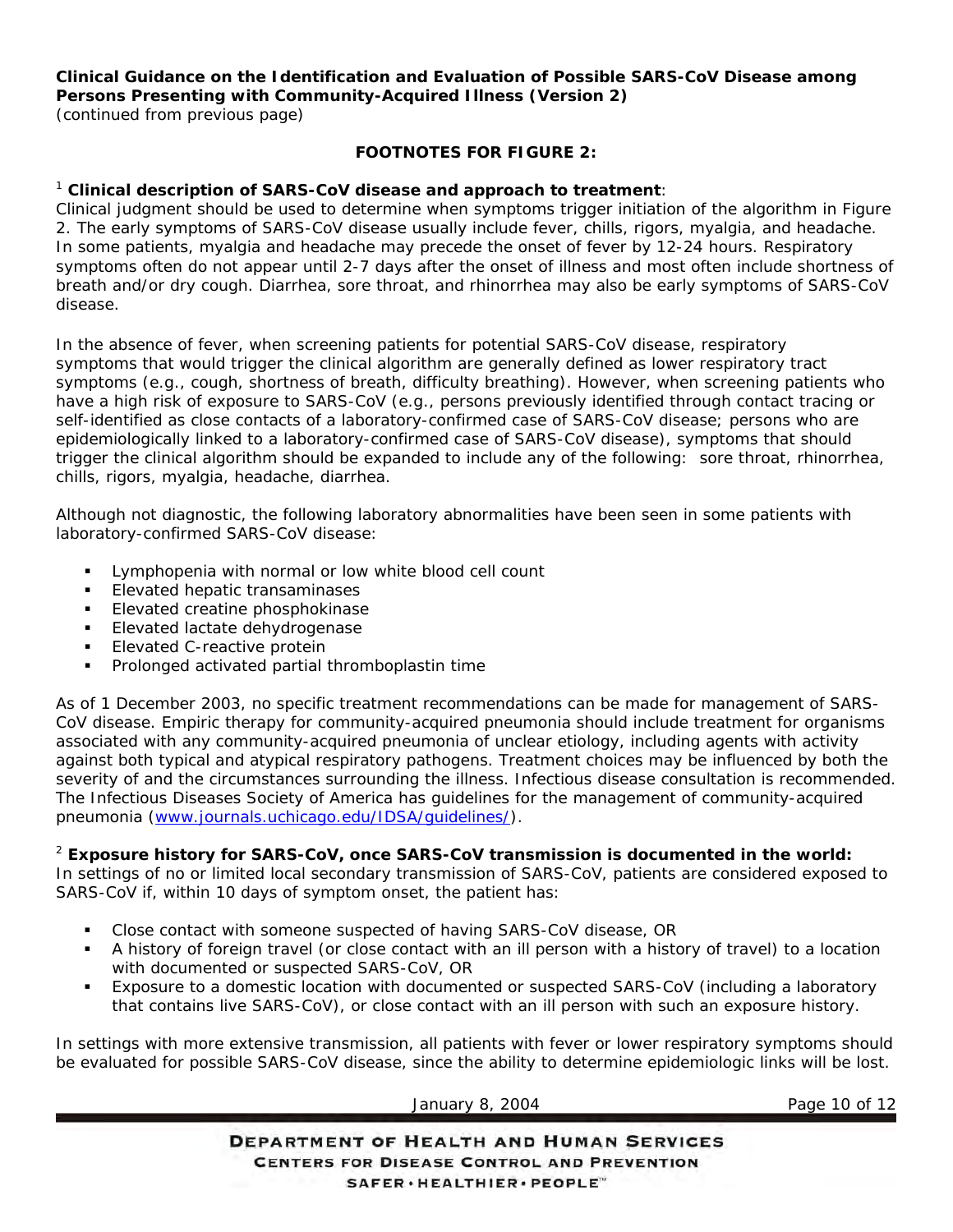(continued from previous page)

For up-to-date information on where recent SARS-CoV transmission is suspected or documented, see the CDC and WHO websites: www.cdc.gov/sars and www.who.int.

<sup>3</sup> **Clinical work-up:** Clinicians should work up patients as clinically indicated. Depending on symptoms and exposure history, initial diagnostic testing for patients with suspected SARS-CoV disease may include:

- Complete blood count (CBC) with differential
- Chest radiograph
- **Pulse oximetry**
- **Blood cultures**
- Sputum Gram's stain and culture
- Testing for viral respiratory pathogens, notably influenza A and B and respiratory syncytial virus
- Legionella and pneumococcal urinary antigen testing if radiographic evidence of pneumonia (adults only)

An acute serum sample and other available clinical specimens (respiratory, blood, and stool) should be saved for additional testing until a specific diagnosis is made.

SARS-CoV testing may be considered as part of the initial work-up if there is a high level of suspicion for SARS-CoV disease based on exposure history. For additional details on specialized laboratory testing options available through the health department and the Laboratory Response Network (LRN), see CDC's SARS website [\(www.cdc.gov/sars/\)](http://www.cdc.gov/ncidod/sars/).

#### <sup>4</sup> **Alternative diagnosis:**

An alternative diagnosis should be based only on laboratory tests with high positive-predictive value (e.g., blood culture, viral culture, Legionella urinary antigen, pleural fluid culture, transthoracic aspirate). In some settings, PCR testing for bacterial and viral pathogens can also be used to help establish alternative diagnoses. The presence of an alternative diagnosis does not necessarily rule out co-infection with SARS-CoV.

## <sup>5</sup> **Radiographic testing:**

Chest CT may show evidence of an infiltrate before a chest radiograph (CXR). Therefore, a chest CT should be considered in patients with a strong epidemiologic link to a known case of SARS-CoV disease and a negative CXR 6 days after onset of symptoms. Alternatively, the patient should remain in SARS isolation, and the CXR should be repeated on day 9 after symptom onset.

#### <sup>6</sup> **Discontinuation of SARS isolation precautions:**

SARS isolation precautions should be discontinued only after consultation with the local public health authorities and the evaluating clinician. Factors that might be considered include the strength of the epidemiologic exposure to SARS-CoV, nature of contact with others in the residential or work setting, strength of evidence for an alternative diagnosis, and evidence for clustering of pneumonia among close contacts. Isolation precautions should be discontinued on the basis of an alternative diagnosis only when the following criteria are met:

- Absence of strong epidemiologic link to known cases of SARS-CoV disease
- Alternative diagnosis confirmed using a test with a high positive-predictive value
- Clinical manifestations entirely explained by the alternative diagnosis
- No evidence of clustering of pneumonia cases among close contacts (unless >1 case in the cluster is confirmed to have the same alternative diagnosis)

January 8, 2004 Page 11 of 12